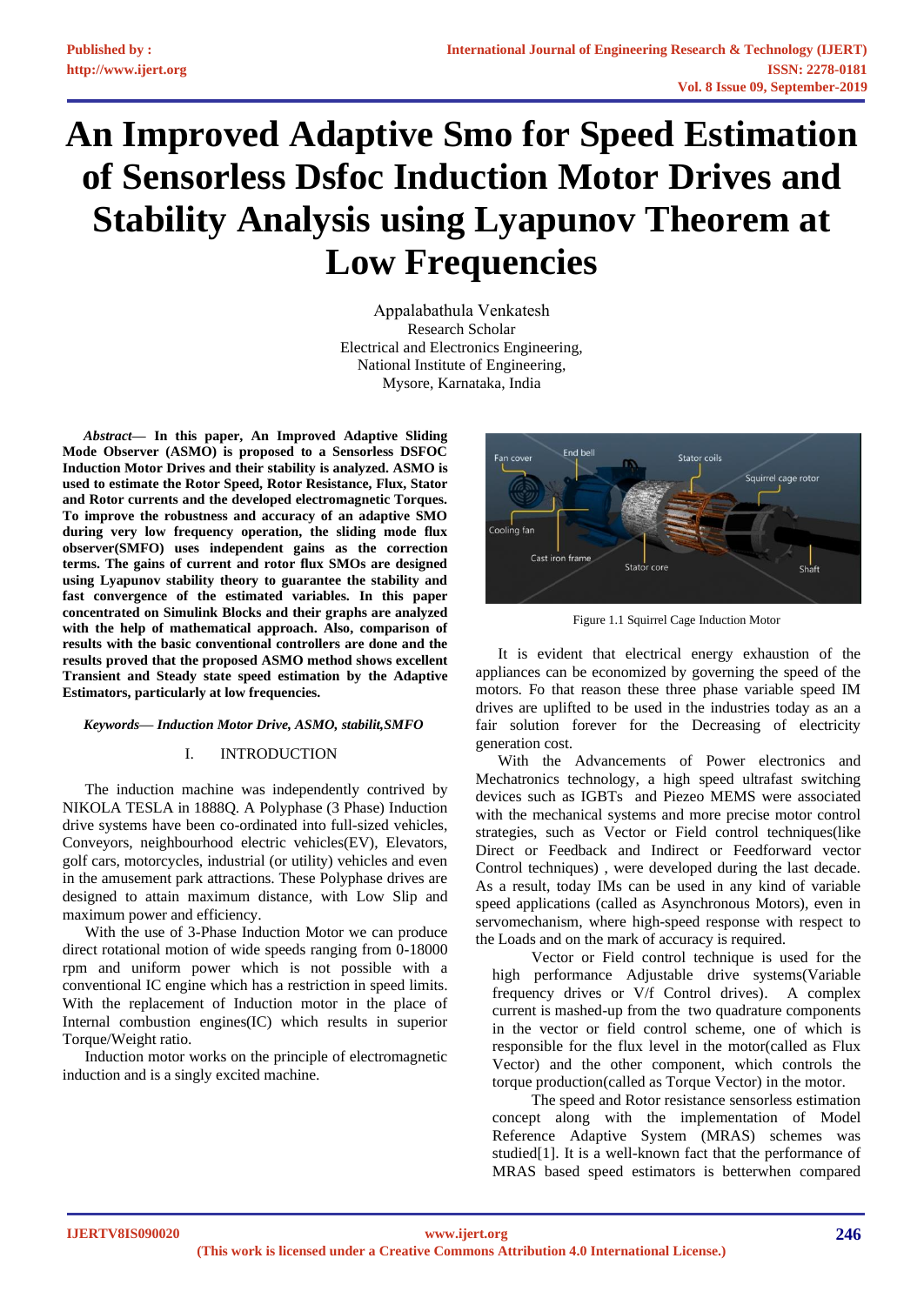with the other speed estimators with regards to its stability approach and design complexity. Although this thesis is all about ASMO based speed estimators, but it is also the aim of this project is to investigate several speed sensorless estimation strategies for IMs. Conceptual Explanations on the different type of control strategies also were briefly discussed. In the view of simulation works is concerned, the MRAS based speed sensorless estimation schemes chosen in this thesis have been implemented in the Direct Stator Field oriented control (DSFOC) to evaluate the Flux and Speed Observers performance.

Present Research efforts have targeted on replacing the positional encoder on the IM ROTOR shaft and to develop the sensorless drives without effecting their static and dynamic performance. Several speed and dynamic Rotor resistance estimation methods of the sensorless drives have been Introduced. They are classified as machine dynamic-model based methods and highfrequency signal injection methods [4]-[6]. The highfrequency signal injection methods are independent of the machine model. So, these schemes are insensitive to parameters variation and they gives an accurate speed and position estimation particularly at very low and zero stator frequencies. However, they cause high frequency noise which leads to system performance detoriation, in addition to that they require a unusual design which was explained in [6]. Machine model-based schemes gives an accurate and robust speed estimation at extreme high and medium speeds. However, their accuracy and robustness depends mainly on the accuracy of the dynamic IM model for the good operation of the particular drive at very low and zero stator frequencies [4]. For operation at very low stator frequency, dynamic machine model-based methods with more precise models and robust state estimators are to be researched to increase their reliability in a particular region of operations [4]-[5]. Different conventional schemes in the literature survey have been widely used such as MRAS observers [7], adaptive flux observer (AFO) [8]-[12], Extend Kalman filter (EKF) [13], and the sliding mode observers (SMO) [14].

SMO, as a variable structure control system(VSCS), is one of these techniques that gained superior affinity because of its simplicity in design [15], robustness, insensitivity to linear and non-linear parameters variation. MRAS speed-estimation methods which are based on SMO have been introduced in [16] to improve the speedestimation with superior accuracy when compared with the classical MRAS scheme.

Speed and flux estimation schemes along with ASMO have been discussed in [17]-[22]. These schemes utilizes sliding surfaces which involves stator-current errors in flux estimation. Ingeneral, ASMO schemes use a time-variable full order observer/estimator IM model for flux and current estimation. The estimated speed of these adaptive methods, considered as the final stage of the estimation procedure. Therefore, the errors in the estimated speed due to parameters mismatch and noises reflect directly on the rotor flux estimation, which results in decrease in the accuracy of the flux and speed estimators. These unwanted effects declines the drive performance, specifically at very

low and zero stator frequencies, since the fundamental excitation of the motor drive is low. Hence, solution for these issues is helped in concentrating the non adaptive sliding mode observers(Non-ASMO).

SMO(observer) and SMC(controller) for sensorless Direct Torque Controllers(DTC) of IM drives have been discussed in [17-18]. In these research works, the flux estimation was based on Non-ASMO. Specifically in sensorless observers, without speed adaption to provide increased accuracy in a wide speed range operation, which have been presented and compared with others in [19]- [20].

In general, the sensorless IM drive based ASMO are considered as a Adaptive speed observer. In this adaptive speed observer, SMO employs discontinuous correction terms using the current estimation error. Therefore, the errors in the estimated speed reflect specifically on flux estimation and which degrades theaccuracy of state estimators. Unlike the research works in [21]-[22], this paper takes the help of a current model based ASMO for speed and flux estimation to improve their accuracy of estimations, Which can be realized by designing the flux estimation algorithm with a correction term using current estimation error with separate gains are used for current and flux estimation. These gains are designed based on stability conditions of Lyapunov stability theory. This featured solution will improves accuracy of the rotor flux estimators, and which subsequently, Increases the speed and flux estimation accuracy at very low stator frequency operation. The indirect field oriented control (IFOC) for speed control of a sensorless IM drive using the developed estimation algorithms is built by the help of MATLAB or with help of Simulinks.

# INSPIRATION FOR FUTURE EXTENSION

Most global optimization problems are nonlinear and thus difficult to solve, and they become even more challenging when uncertainties are present in objective functions and constraints. Efficiency of a Optimization techniques depends upon the search algorithm. Most of the search techniques are single search stage. But in Eagle Strategy there are two searches one is called as Global search and the other is called as the Local Search.

# Think Like a Golden Eagle

"The Victorious strategist only seeks battle after the victory has been won, whereas he who is destined to defeat first fights and afterwards looks for victory."- Sun Tzu

The behaviour of Golden Eagles (*Aquila chrysaetos*) is inspiring. An eagle forages in its own territory by flying freely in a random manner much like then L´evy flights. Once the prey is sighted, the eagle will change its search strategy to an intensive chasing tactics so as to catch the prey as efficiently as possible. There are two important components to an eagle's hunting strategy: random search by L´evy flight (or walk) and intensive chase by locking its aim on the target.

For the Future extension for the Stability analysis of a 3- Phase Induction Motor Rotor Speed and Rotor Resistance we can implement ES-PSO(Eagle Strategy with Particle Swarm Optimization) Technique.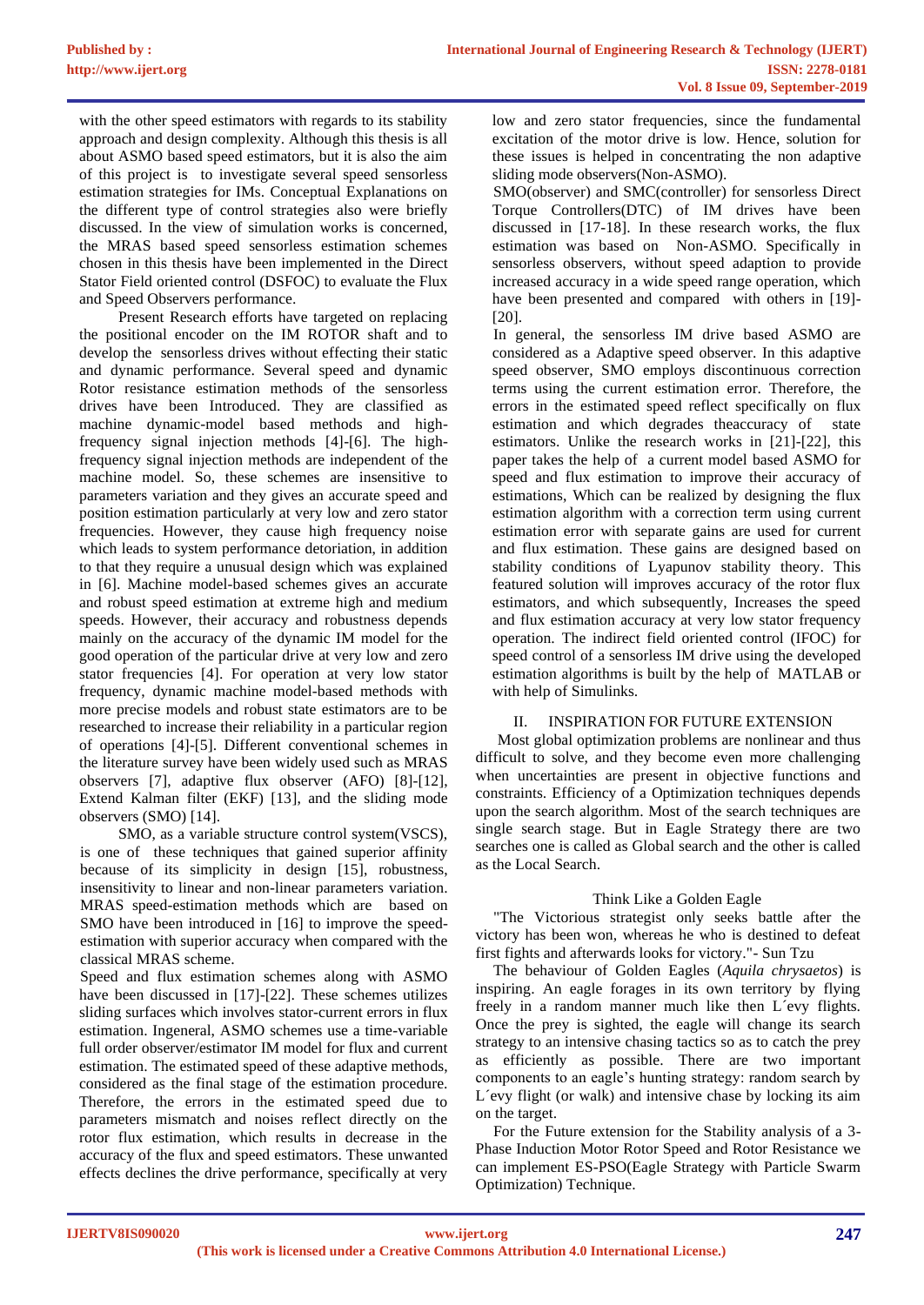## III. MATHEMATICAL MODELLING

A typical construction of a squirrel cage IM along with the main parts is as shown in Figure 1.1. Its main advantages are the electrical simplicity and mechanical ruggedness, Self starting and the lack of rotating contacts (brushes or Sliprings ) requires low maintenance and its capability of better speed regulation.

Before going to analyze any motor or generator it is very much important to obtain the machine in terms of its equivalent mathematical equations. Traditional per phase equivalent circuit has been widely used in steady state analysis and design of induction motor, but it is not appreciated to predict the dynamic performance of the motor. The dynamics consider the instantaneous effects of varying voltage/currents, stator frequency, and torque disturbance. The dynamic model of the induction motor is derived by using a two phase motor in direct and quadrature axes. This approach is desirable because of the conceptual simplicity obtained with two sets of windings, one on the rotor and the other in the stator. The equivalence between the three phase and two phase machine models is derived from simple observation, and this approach is suitable for extending it to model an n-phase machine by means of a two phase machine.

#### REFERENCE FRAMES

The required transformation in voltages, currents, or flux linkages is derived in a generalized way. The reference frames are chosen to be arbitrarily such as stationary, rotor and synchronous reference frames. R.H. Park, in the 1920s, proposed a new theory of electrical machine analysis to represent the machine in  $d - q$  model. He transformed the stator variables to a synchronously rotating reference frame fixed in the rotor, which is called Park's transformation.[2]- [3]

He showed that all the time varying inductances that occur due to an electric circuit in relative motion and electric circuits with varying magnetic reluctances could be eliminated. In 1930s, H.C Stanley showed that time varying Inductances in the voltage equations of an induction machine due to electric circuits in relative motion can be eliminated by transforming the rotor variables to a stationary reference frame fixed on the stator. Later, G. Kron proposed a transformation of both stator and rotor variables to a synchronously rotating reference that moves with the rotating magnetic field.

#### AXES TRANSFORMATION

The per phase equivalent circuit of the induction motor is only valid in steady state condition. It doesn't hold good while dealing with the transient response of the motor. In transient response condition the voltages and currents in three phases are not in balance condition. It is too much difficult to study the machine performance by analyzing the three phases. In order to reduce this complexity the transformation of axes from  $3-\Phi$  to  $2-\Phi$  is needed. Another reason for the transformation is to analyze any machine with 'n' number of phases. Thus, an equivalent per phase model of Induction Motor is accepted and adopted universally, that is called as 'Dynamic d– q model'.



Fig 3.1 3- $\emptyset$  to 2- $\emptyset$  Transformation

Consider a symmetrical 3-phase induction machine with stationary  $(a_s b_s c_s)$  axis at 120 Degree angle apart. So we needs to transform the 3-phase stationary reference frame  $(a<sub>s</sub>b<sub>s</sub>c<sub>s</sub>)$  variables into 2-phase stationary reference frame  $(d<sup>s</sup>-q<sup>s</sup>)$  variables. Assume that  $d<sup>s</sup> - q<sup>s</sup>$  axes are oriented at angle of 90 Degree(Since it is a 2-Phase) which is as shown in Fig 3.1

3.1  
\n
$$
\begin{bmatrix}\nV_{as} \\
V_{bs} \\
V_{cs}\n\end{bmatrix} = \begin{bmatrix}\n\cos\theta & \sin\theta & 1 \\
\cos(120^\circ - \theta) & -\sin(120^\circ - \theta) & 1 \\
\cos(120^\circ + \theta) & \sin(120^\circ + \theta) & 1\n\end{bmatrix} \begin{bmatrix}\nV_{gs}^s \\
V_{ds}^s \\
V_{os}^s\n\end{bmatrix}
$$
\n(3.1)

#### DYNAMIC EQUATIONS OF INDUCTION MACHINE

Generally, an IM can be described uniquely in an arbitrary rotating frames i.e.,Stationary reference frame or Synchronously rotating frame. Induction Machine modelling equations with  $d^s - q^s$  Axes is given by following dynamic equations which are obtained from the KVL equations to the Dynamic Modelled equivalent circuit of an IM.

$$
V_{qs}^{s} = R_{s}i_{qs}^{s} + \frac{d}{dt}\psi_{qs}^{s}
$$
  

$$
V_{ds}^{s} = R_{s}i_{ds}^{s} + \frac{d}{dt}\psi_{ds}^{s}
$$
 (3.2)

When above equations (3.2) are converted into  $(d^e - q^e)$ Axis then above dynamic equations are re-written as follows

$$
v_{qs} = R_s i_{qs} + \frac{d}{dt} \psi_{qs} + (\omega_e - \omega_r) \psi_{ds}
$$
  

$$
v_{ds} = R_s i_{ds} + \frac{d}{dt} \psi_{ds} - (\omega_e - \omega_r) \psi_{qs}
$$
 (3.3)

**IJERTV8IS090020**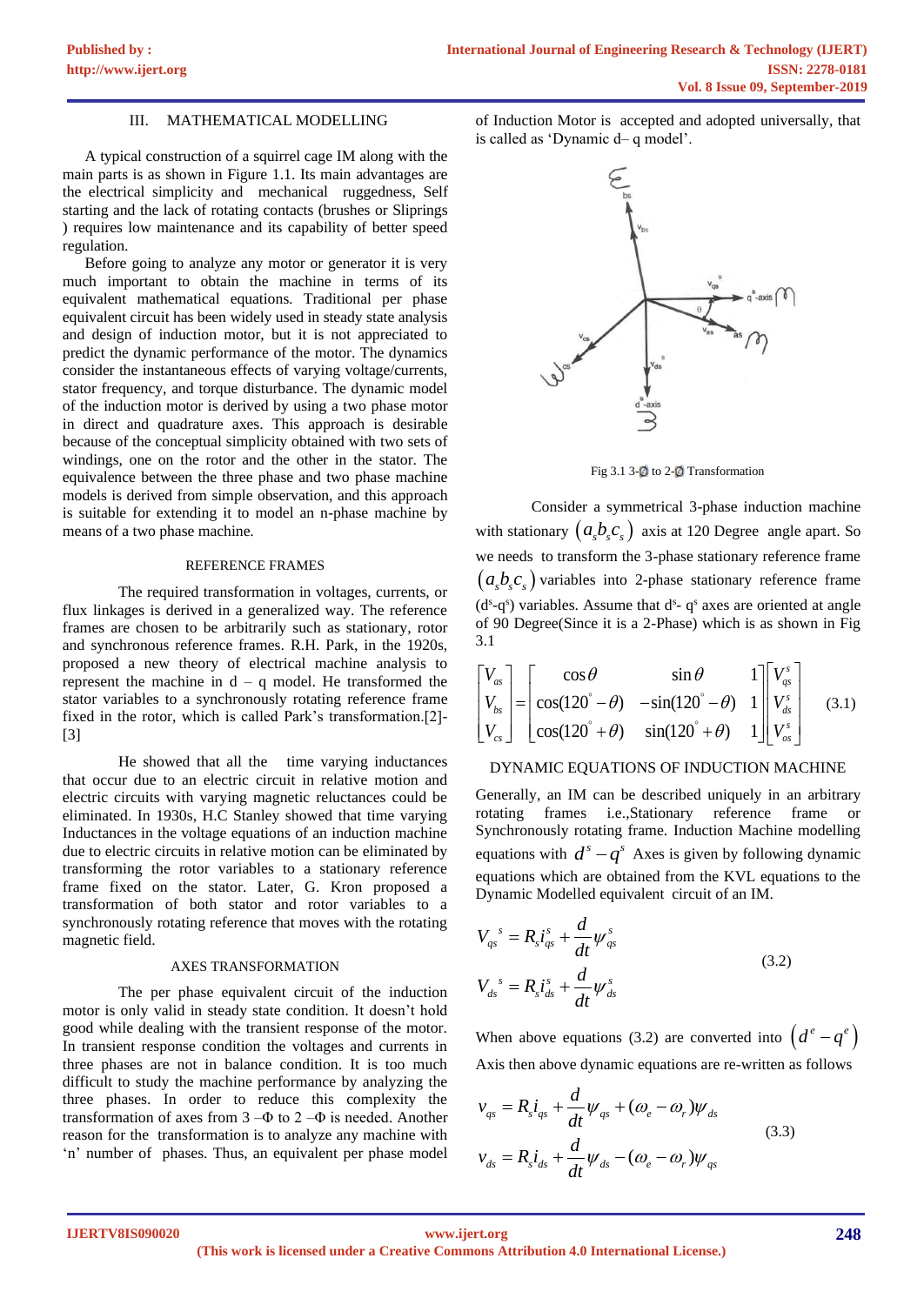For transient studies of a Adjustable/Variable speed drives, it is usually more convenient to simulate an IM when it converts into a stationary reference frame.

Moreover,calculations with stationary reference frame are less complex due to zero sequence frame Component. For small signal stability analysis, a synchronously rotating frame which yields steady-state voltages and currents under balanced conditions.



Fig 3.2 Two-phase equivalent diagram of induction motor

Figure 3.3 shows the  $q^e$ -  $d^e$  dynamic model equivalent circuit of induction motor under synchronously rotating reference frame, if  $v_{dr} = v_{qr} = 0$  and  $\omega_e = 0$  then it becomes stationary reference frame dynamic model.



Figure 3.3 Dynamic de-qe equivalent circuits of machine

The IM described in stationary reference frame interms of stator currents and Rotor Fluxes are as follows which was described in Reference[6] is designed as follows in the Figure 3.4



Figure 3.4 Induction Motor Simulation Diagram

| Symbol                                                                                                  | Parameter                                                                                                              | Value                 |
|---------------------------------------------------------------------------------------------------------|------------------------------------------------------------------------------------------------------------------------|-----------------------|
| $d^e - q^e$<br>$d^{s}-q^{s}$                                                                            | Synchronously Rotating Reference<br>Frame<br>Direct and Quadrature Axes<br>Stationary Reference Frame<br>Direct<br>and |                       |
|                                                                                                         | Quadrature Axes (Also known as $\alpha - \beta$                                                                        |                       |
| F<br>$I_{dr}^s \& I_{ds}^s$                                                                             | Axes)<br>Frequency<br>$ds$ Axis Rotor and Stator Currents                                                              | [Hz]<br>[Amp]         |
| $I_{ar} \& I_{as}$                                                                                      | $q^e$ Axis Rotor and Stator Currents                                                                                   | [Amp]                 |
| $\theta_{\scriptscriptstyle\circ}$                                                                      | Angle of Synchronously Rotating Frame                                                                                  | [Degree]              |
| $\theta_{\scriptscriptstyle\rm e}$                                                                      | Rotor Angle                                                                                                            | [Degree]              |
| $\theta_{sl}$                                                                                           | Slip Angle                                                                                                             | [Degree]              |
| $L_{\rm r}$ & $L_{\rm s}$                                                                               | Rotor & Stator Inductance                                                                                              | [Henry]               |
| $L_{1r}$ & $L_{1s}$                                                                                     | Rotor & Stator Leakage Inductance                                                                                      | [Henry]               |
| $L_{dm}$ & $L_{dm}$                                                                                     | $d^e \& q^e$ Axis Magnetizing Inductance                                                                               | [Henry]               |
| $R_{\scriptscriptstyle\circ} \& R_{\scriptscriptstyle\circ}$                                            | <b>Stator and Rotor Resistance</b>                                                                                     | $\left[\Omega\right]$ |
| $V_{\scriptscriptstyle dr}^{\scriptscriptstyle s}$ & $V_{\scriptscriptstyle ds}^{\scriptscriptstyle s}$ | $ds$ Axis Rotor and Stator Voltages                                                                                    | [Volt]                |
| $V_{ar}$ & $V_{as}$                                                                                     | $q^e$ Axis Rotor and Stator Voltages                                                                                   | [Volt]                |
| $\psi^s_{\mu}$ & $\psi^s_{\mu}$                                                                         | $ds$ Axis Rotor and Stator Flux linkage                                                                                |                       |
| $\psi_{ar}$ & $\psi_{as}$                                                                               | $q^e$ Axis Rotor and Stator Flux linkages                                                                              |                       |

#### IV. ADAPTIVE SLIDING MODE OBSERVER (ASMO):

The ability to generate a sliding motion on the error between the measured plant output and the output of the observer ensures that a sliding mode observer produces a set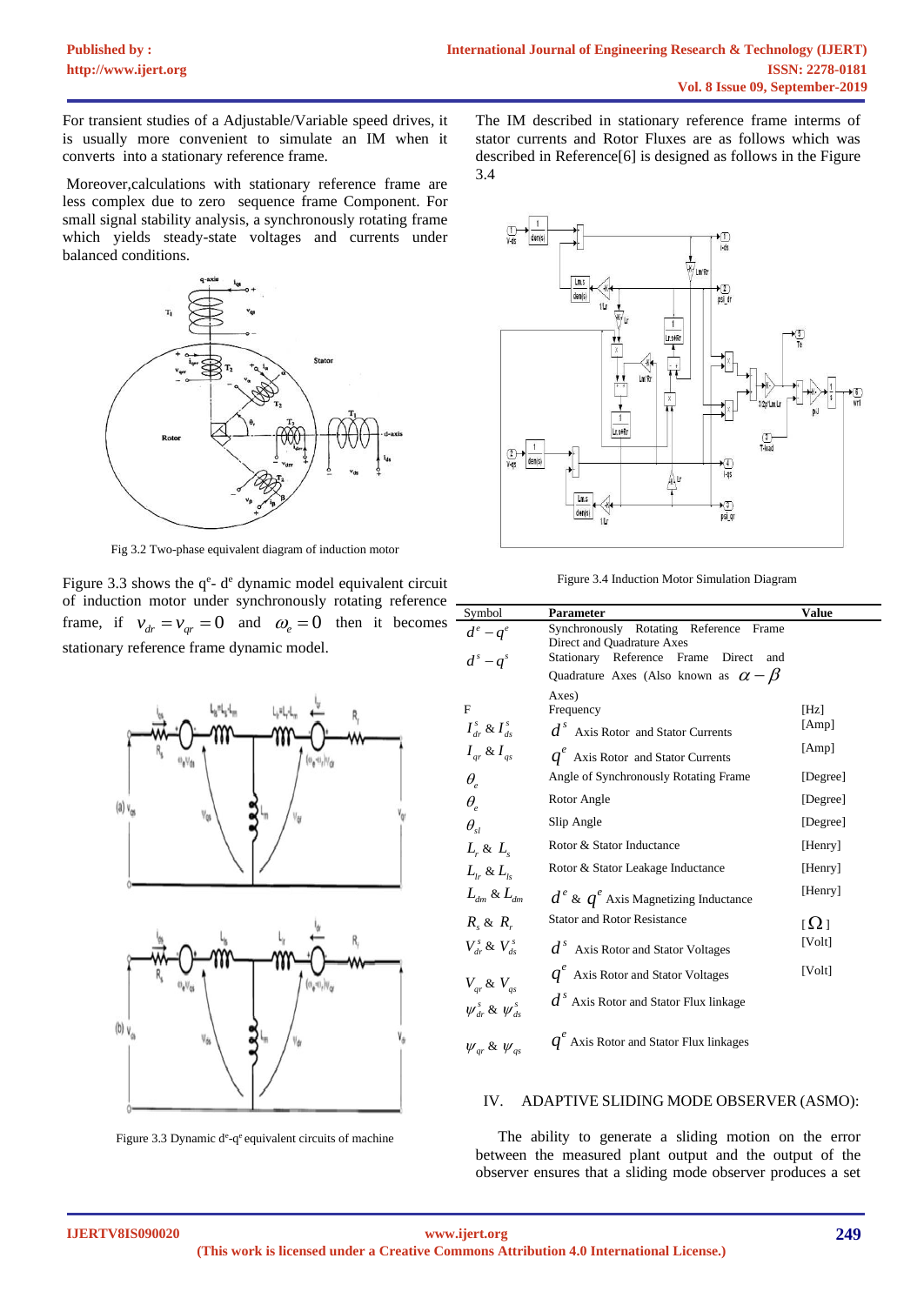of states. Estimates that are precisely comparable with the actual output of the plant. Standard Testing function (Plant) along with Adaptive SMO is as shown in the below figure 4.1



Fig. 4.1 Block diagram of ASMO

## ASMO TESTING FUNCTION:

This simulation is use to demonstrate the robustness property of sliding mode control. Here, second order stable system is consider, which means that states of the system will reach the equilibrium in infinite time.

The transfer function of system is given

$$
G(s) = \frac{1}{s^2 + 5s + 6}
$$

- 1. First, we will observe the response for system without disturbance using state feedback controller. In order to do so keep the switch 2 in SW 1 position (open plant). Observer the response, you will find that both the state will reach to the zero in infinite time,
- 2. In next step we will introduce the sinusoidal disturbance by moving switch from SW1 position to SW 2 position and observer the response of the system; you will find that both the state will oscillate.
- 3. In the last step will apply the SMC controller to the plant with disturbance and observer the response.

The simulation state responses are as shown below





## V. PROBLEM FORMULATION

This paper defines the Objective Function as reducing the error between the original Induction Machine Angular Rotor Speed and Rotor Resistance and Rotor Flux and Electromagnetic Torque Developed by the Machine along with respect to standard system to make IM as a stabilized system. So, the objective function can be formulated as follows

$$
f(e_x, e_{\phi}) = \frac{1}{2} e_x^T P e_x + \frac{d}{2} \Delta \omega_r^2 + a^T \alpha a + b^T \beta b
$$
\n(5.1)

Where P and O are positive definite symmetrical matrices. a and b are the vectors which contains the non-zero elements of A and B matrices of Induction Motor modelling equations. α and β are the diagonal matrices with positive elements which determines the speed of adaption of the Optimizing Technique.

Where 
$$
e_x = \begin{bmatrix} e_{id}^T & e_{iq}^T & e_{\psi_d}^T & e_{\psi_q}^T \end{bmatrix}
$$

The above objective function is to be tuned by Model Reference Adaptive System(MRAS) technique. The corresponding Block diagram of MRAS is implemented first. Later, ASMO is applied to optimize the above objective function in Eqn 5.1.

## CANONICAL FORM FOR THE NOMINAL SYSTEM:

Canonical Form of representation of a standard Continuous-Time state space system is as follows

$$
\dot{X}_1(t) = A_{11}x_1(t) + A_{12}y(t) + B_1u(t)
$$
\n
$$
\dot{Y}(t) = A_{21}x_1(t) + A_{22}y(t) + B_2u(t)
$$
\n(5.2)

Similarly, Adaptive Sliding Mode Observer (ASMO) is

represented as follows in State space form is as follows  
\n
$$
\hat{X}_1(t) = A_{11}x_1(t) + A_{12}y(t) + B_1u(t) + Lv
$$
\n(5.3)\n
$$
\hat{Y}(t) = A_{21}x_1(t) + A_{22}y(t) + B_2u(t) - v
$$

Where  $(x_1, y)$ represent the state estimates,  $L \in R^{(n-p)\times p}$ 

is a gain matrix and  $v_i = M \text{ sgn}(\hat{y}_i - y_i)$  where  $M \in R$ Error of the system along with ASMO is

$$
\begin{aligned}\n\dot{e}_x &= A_{11} e_x(t) + A_{12} e_y(t) + Lv \\
\dot{e}_y &= A_{21} e_x(t) + A_{22} e_y(t) - v\n\end{aligned} \tag{5.4}
$$

A Lyapunov stability function can be examined to define the stability of the Induction Machine along with the state estimators is represented as follows,

•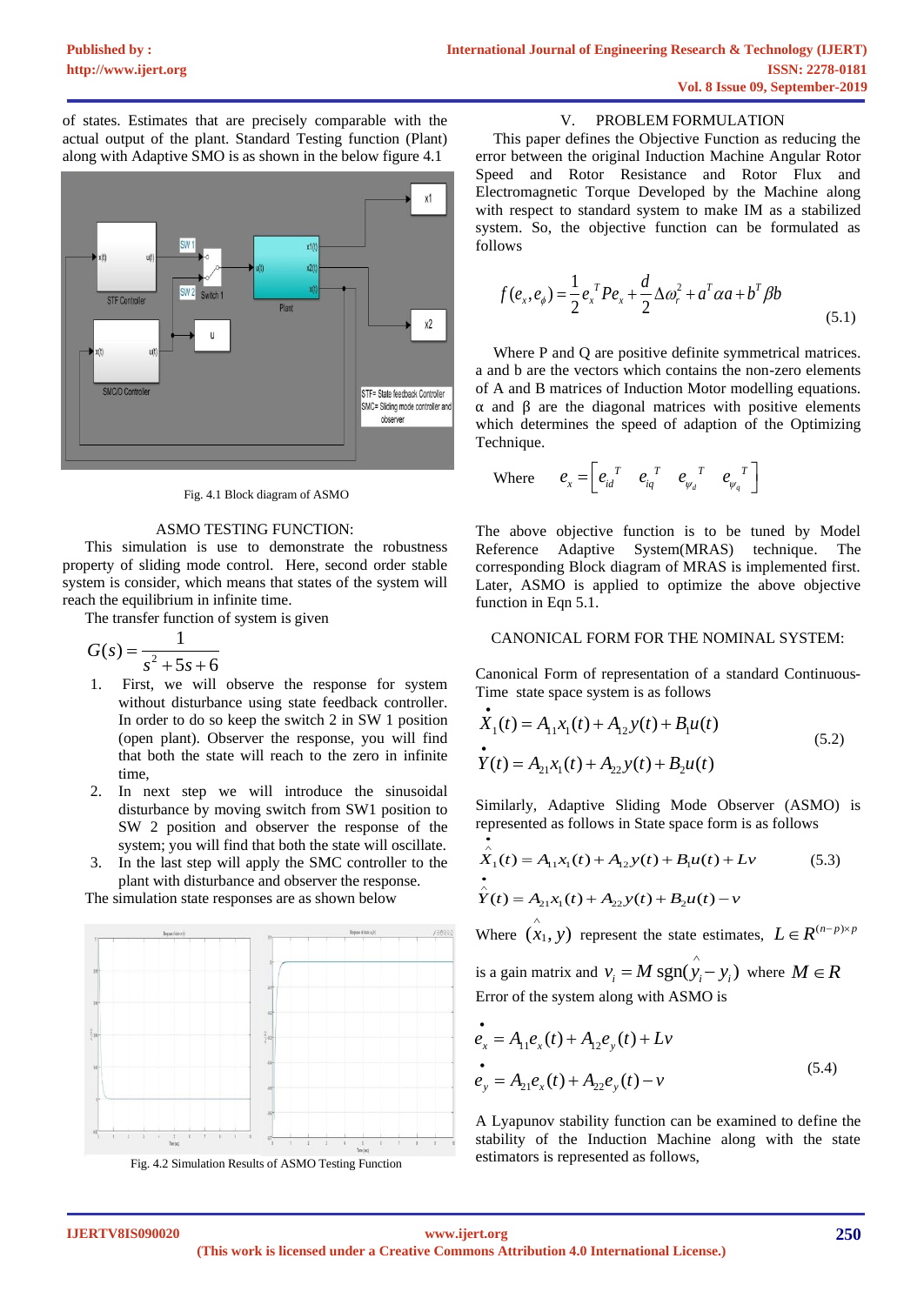$$
V = \frac{1}{2} e_x^T P e_x + \frac{d}{2} \Delta \omega_r^2 + a^T \alpha a + b^T \beta b
$$
 (5.5)  
The Time derivative of above function to guarantee the stability

of the system will be  $\dot{V} < 0$ . Controller gains are adjusted in

such a way that *V* • is a Negative Definite function. The main aim of ASMO controller parameters adjustements are done to ensure that the state trajectory of the switching function should lies within the specified switching surface. The following state trajectories are used to define the stability of the system.





Block Diagram representation of Induction Motor along with the State Estimators( Flux and Speed Estimators) along with PID tuners is as represented as follows in figure 5.2



Fig 5.2 Block Diagram of Induction Motor along with Estimators

Simulation Diagram of DSFOC Induction Motor without ASMO is as shown in the below figure 5.3



Fig 5.3 Simulation Diagram of DSFOC Induction Motor without ASMO

# VI. SIMULATION RESULTS

The parameter values are considered for the dynamic Induction Machine modelling are as follows:

 $L_{\rm s} = 0.1004$  [Henry],  $L_{\rm r} = 0.0969$  [Henry],

 $L_m = 0.0915$  [Henry],  $R_r = 1.294$  [Ohm],

 $R_s = 1.54$  *[Ohm]*,



DSFOC Induction Motor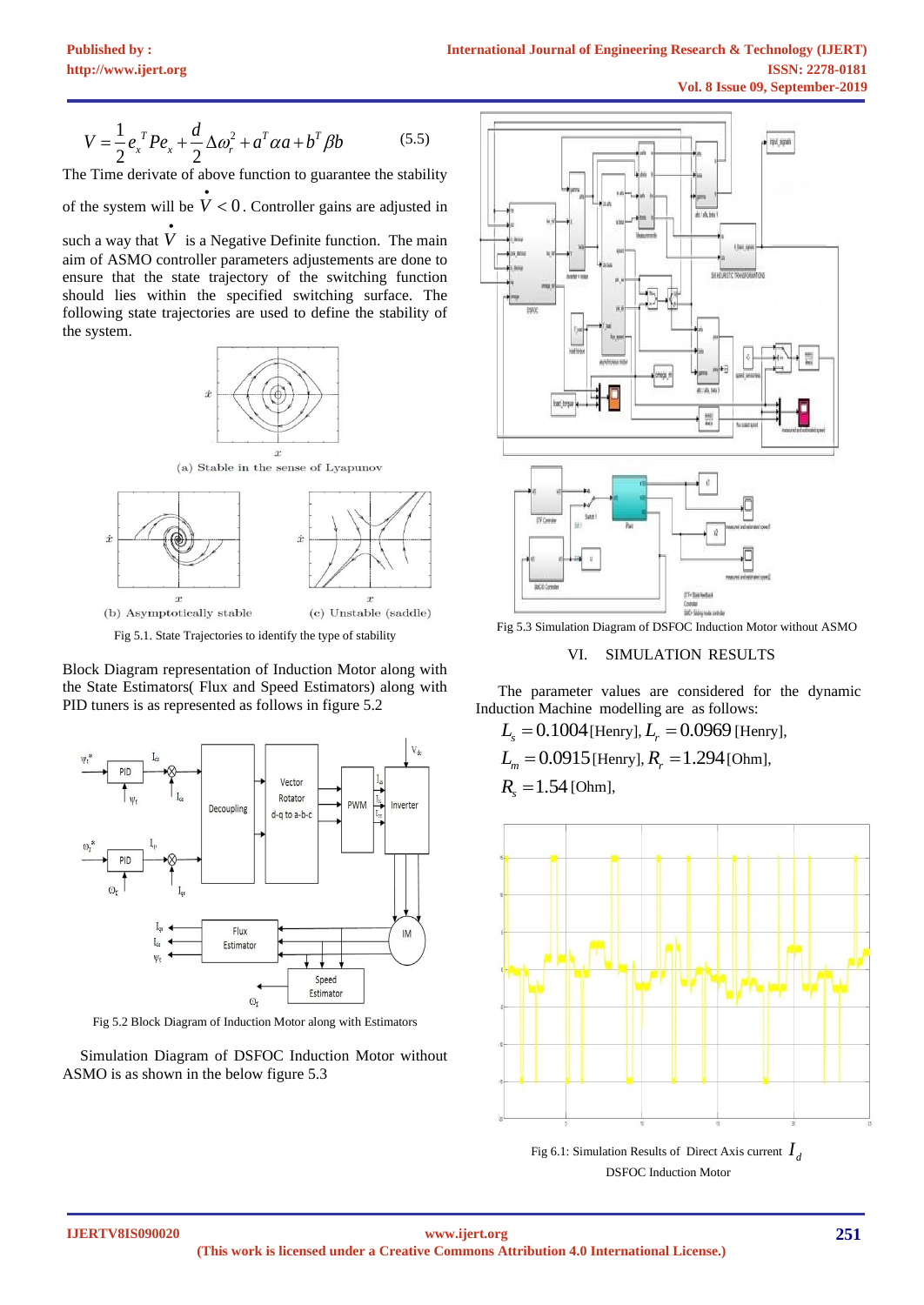

Fig 6.2: Simulation Results of Quadrature Axis current  $I_q$  DSFOC Induction Motor



Figure 6.3: Simulation Results of Stator Flux of a DSFOC Induction Motor



Fig 6.4 Simulation Diagram of DSFOC Induction Motor along with ASMO/C



Fig 6.4 Simulation Results of DSFOC Actual Speed, Measured Speed and



Electromagnetic Torque When Load Torque  $T_{L}^{\phantom{\dag}}=0$ 

Fig 6.5 Simulation Results of DSFOC Induction Motor with ASMO Actual Speed, Measured Speed and Electromagnetic Torque When Load Torque  $T_{L} = 0$ 

In this paper, a new ASMO for Rotor speed and flux and rotor resistance estimation of the sensorless speed DSFOC IM has been designed. Lyapunov stability theorem[25] is utilized for the stator current and Rotor flux estimated to determine the tunable observer gains of the current and flux estimators to guarantee the occurance of the stability of the IM within the sliding surfaces.In dynamic state, the estimator speed are calculated and During the steady state, the state estimators(Flux and Speed) error dynamics behaves as a Reduced order state dynamics and subsequently it is controlled only by the error of the Rotor fluxes. So, the Lyapunov function is selected to estimate the speed of the Rotor and its position. Simulation and Experimental results